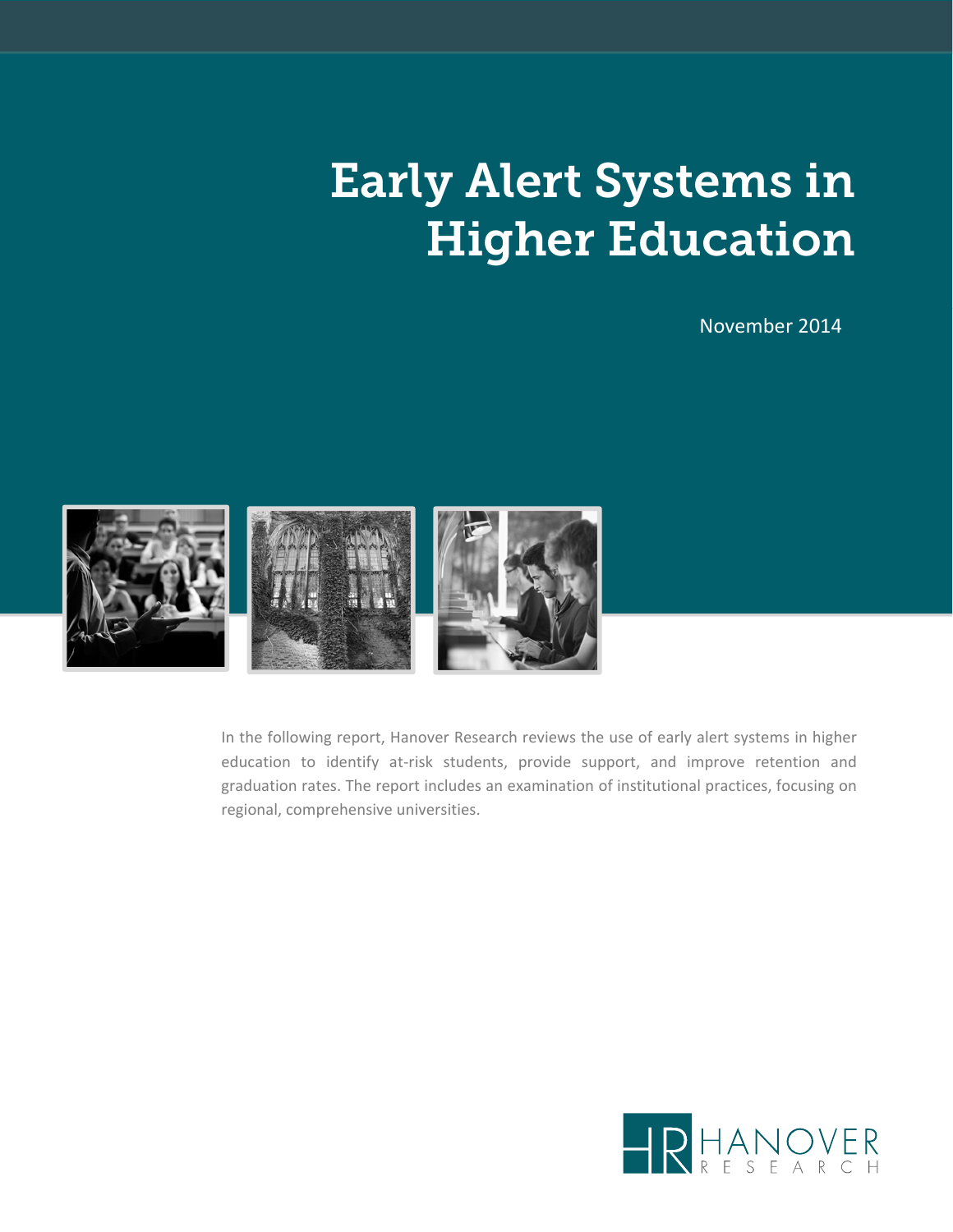# TABLE OF CONTENTS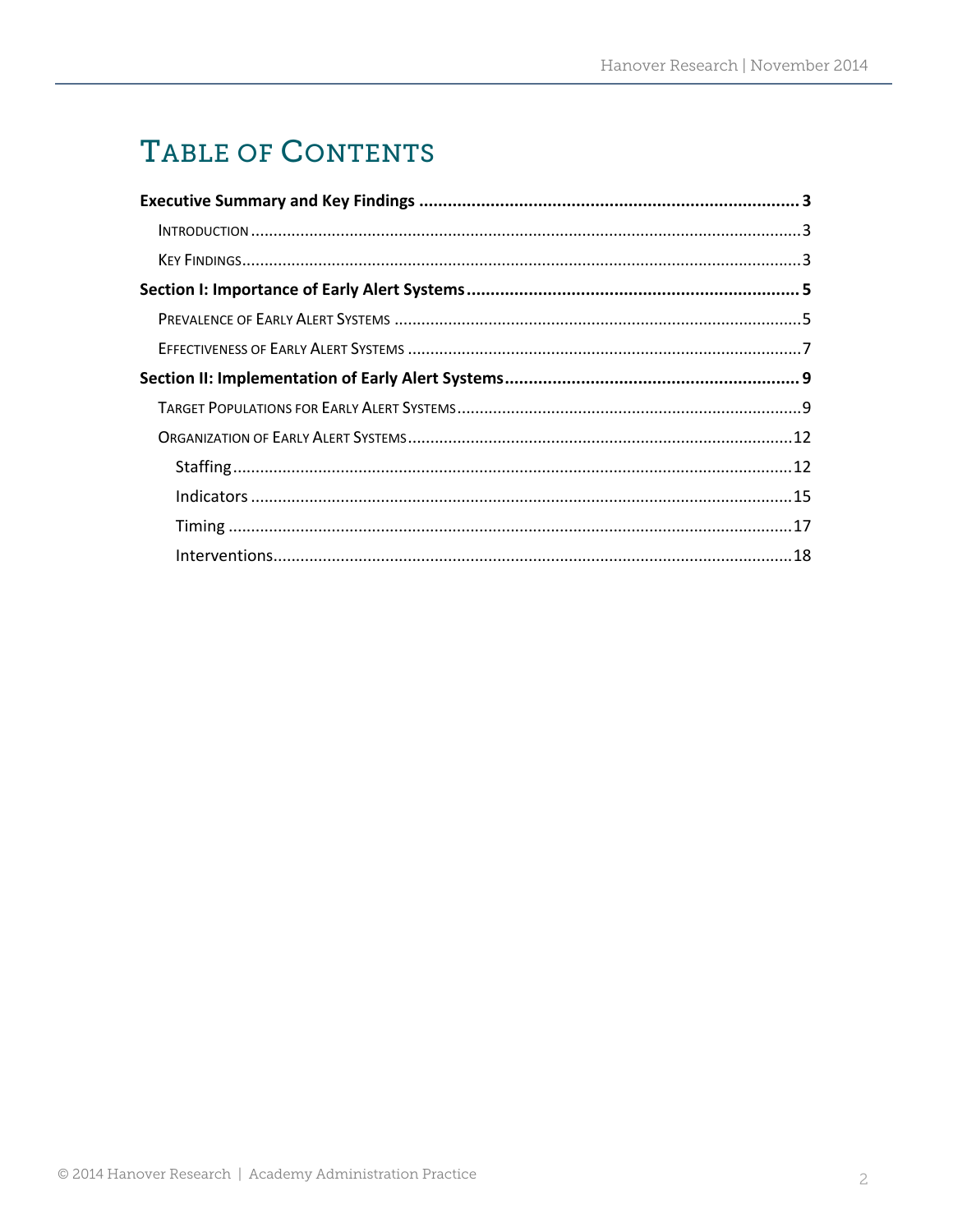### EXECUTIVE SUMMARY AND KEY FINDINGS

#### **INTRODUCTION**

Early alert programs, sometimes known by other names such as "early warning systems," are a recognized tool for improving student retention in higher education.<sup>1</sup> Important issues to consider when implementing an early alert system include:

- **Organization**: Early alert systems draw upon various stakeholders within the university, but institutions must decide which unit or division serves best to take "ownership" of the program.<sup>2</sup>
- **Participation**: An early alert system requires both "referrers" and "responders." These parties may be drawn from among the faculty or from support staff such as academic advisors or student affairs professionals.<sup>3</sup>
- **Interventions**: Early alert systems, by definition, serve to identify at-risk students, but may vary in the subsequent interventions they provide for, which can range from a simple notification to the student to "intrusive advising" approaches. $4$

This report examines these and other aspects of early alert systems, based on research literature and institutional practices, with an emphasis on regional, comprehensive universities.

#### **KEY FINDINGS**

- **Early alert systems form a necessary but not sufficient component of a successful retention strategy**. The use of early alert systems in higher education in a systematic fashion is relatively recent, but they have become widespread, if not universal, across academia. However, early alert systems in and of themselves are perceived to be only moderately effective. Institutions must ensure that support systems, such as tutoring or advising, are in place to follow through with any students identified through an early alert program.
- **Early alert systems may be most effective when targeting specific student populations, such as athletes or at‐risk students**. Although many institutions allow any student to be flagged in the early alert system, the populations most likely to be targeted for early alert monitoring include first‐year students, student‐athletes, and students with demonstrated academic difficulties. Some evidence suggests that

 $1$  "Definition of Early Alert." National Clearinghouse for Early Alert Initiatives in Higher Education. http://registrar.astate.edu/earlyalert/definition.php<br><sup>2</sup> Fusch, D. "Vetting Early Alert Technologies." Academic Impressions. January 20, 2012.

http://www.academicimpressions.com/news/vetting-early-alert-technologies<br>3 Lynch-Holmes, K. et al. "Early Alert and Intervention: Top Practices for Retention." ConnectEDU. 2012. p. 5.<br>http://info.connectedu.com/Portals/119

http://info.connectedu.com/Portals/119484/docs/early\_alert\_white\_paper\_final.pdf <sup>4</sup> E.g., Varney, J. "Proactive (Intrusive) Advising." *Academic Advising Today* (NACADA). September 2012. http://www.nacada.ksu.edu/Resources/Academic‐Advising‐Today/View‐Articles/Proactive‐%28Intrusive%29‐ Advising!.aspx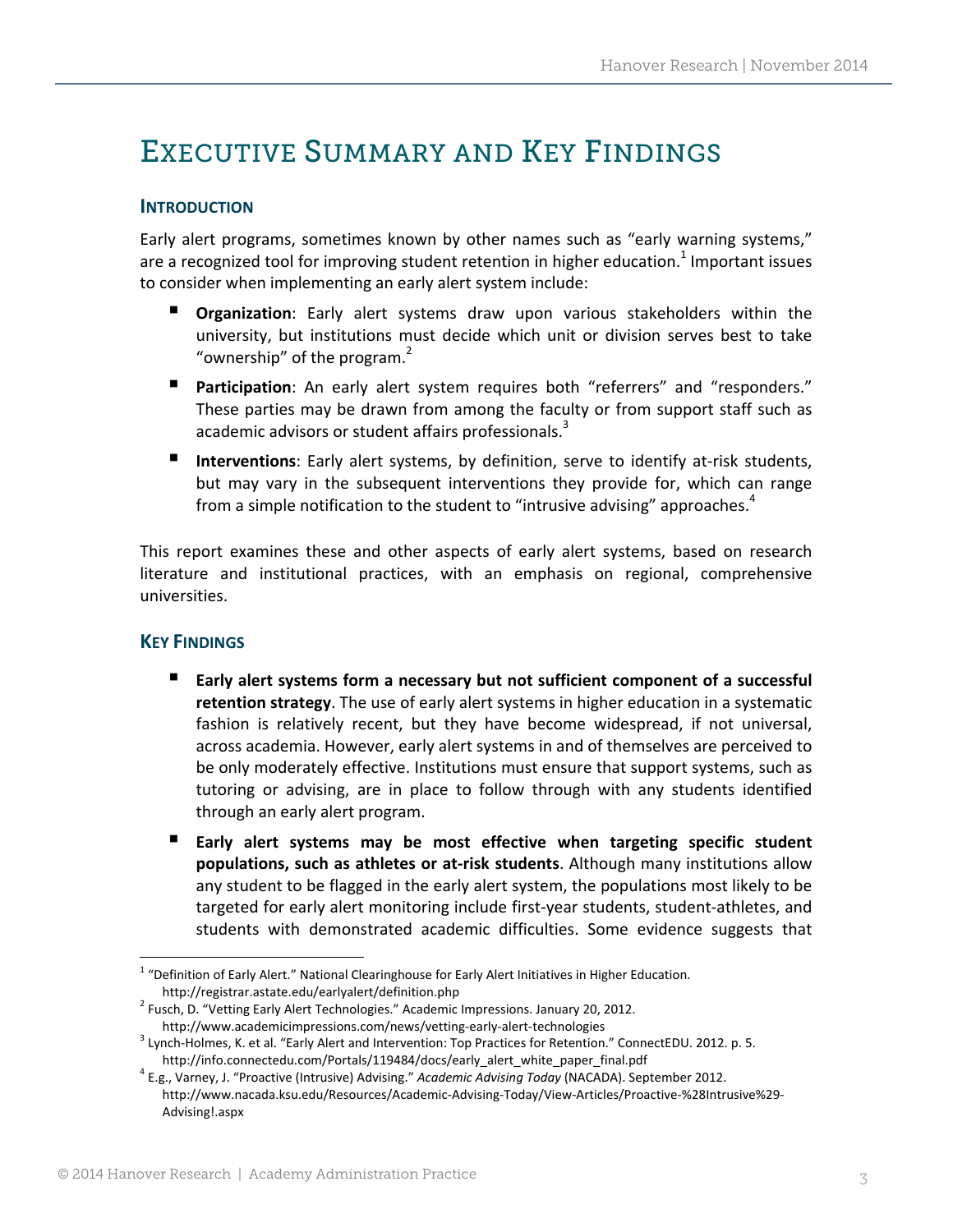early alert interventions may be more effective within designated programs or small sub‐populations, as these provide students with a way to connect to the institution.

- **Early alert systems are commonly managed by the academic support unit, the office of the registrar, or both**. While the registrar's office may be able to manage the information systems required for an early alert program, academic support units are well‐positioned to provide or refer students to services such as tutoring or mentoring once they have been flagged with an early alert.
- **An early alert system should draw upon the broadest pool of referrers possible**. Faculty are almost always involved in early alert systems, but on some campuses, the program invites referrals from the broader campus community, including academic support staff, residence life staff, or other concerned parties, and, where possible, this practice is generally recommended. However, in practice, larger institutions (>10,000 students) are more likely rely on faculty alone to make referrals.
- **Research suggests that classroom absences are one of the most important indicators for early alert systems to track**. Early alert systems commonly track academic indicators, such as grades or classroom behavior. Of these, the most commonly used indicator is attendance, which research suggests is correlated with grade performance. Undue absences can thus provide a true early warning before students begin to accrue bad marks on assignments and exams. Some institutions also allow referrals for personal or social issues, although this appears less common at larger institutions (>10,000 students).
- **Early alert systems must include an effective intervention strategy to achieve results**. Although early alert systems are becoming increasingly sophisticated technologically, they will have little effect on retention or graduation rates if they do not lead students to obtain assistance. At some institutions, fewer than 50 percent of students flagged through such systems actually respond to an alert. It is relatively uncommon for institutions to require students to take action after receiving an alert, but an "intrusive" posture of this sort may be necessary to facilitate full effectiveness.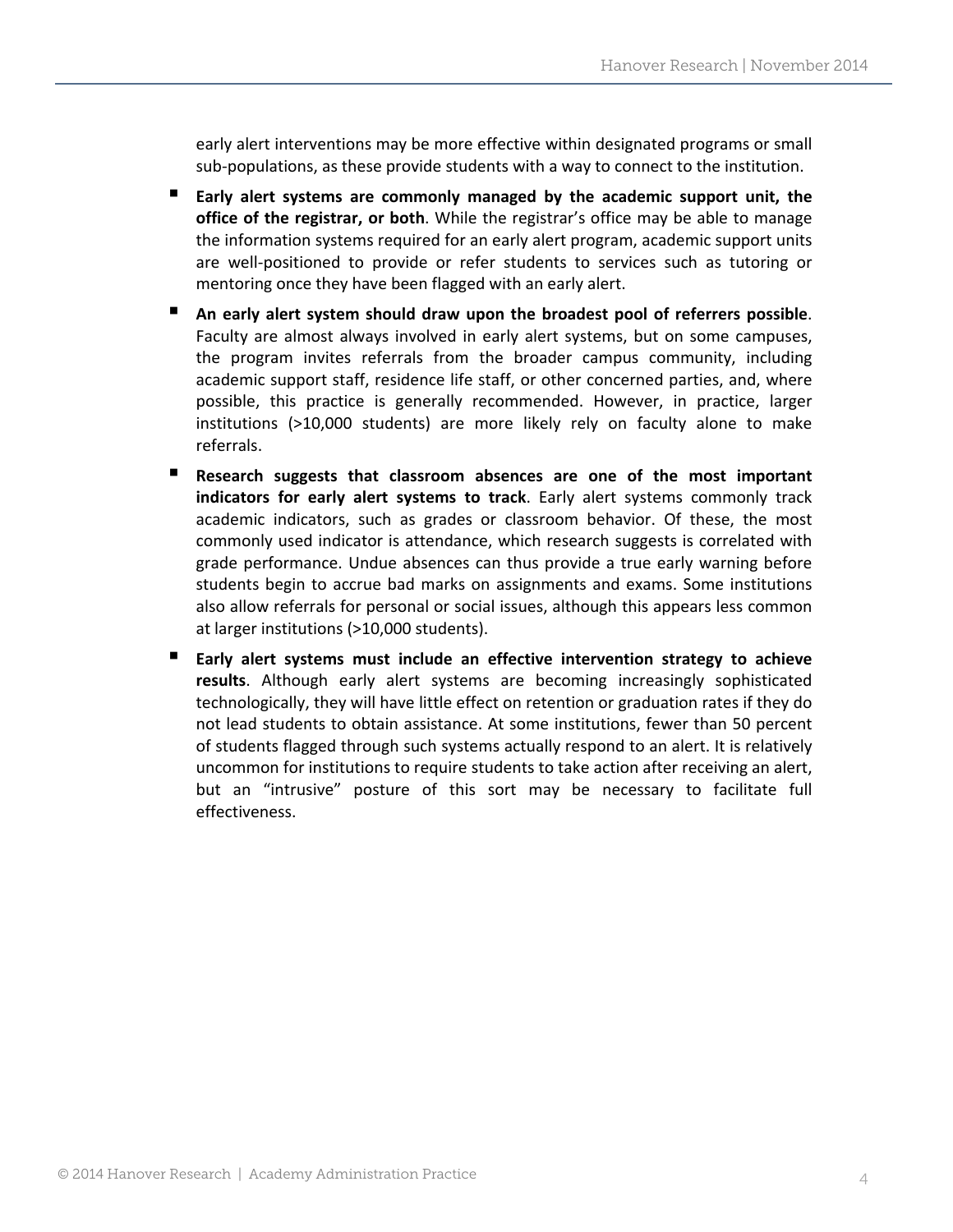## SECTION I: IMPORTANCE OF EARLY ALERT **SYSTEMS**

#### **PREVALENCE OF EARLY ALERT SYSTEMS**

Early alert systems have been defined as "formal communication systems institutions put into place to help with the timely identification and intervention of students who display attrition risk factors."<sup>5</sup> In essence, an early alert system can include any arrangement that provides feedback on a student's situation – academic, social, or otherwise – that allows faculty and staff to intervene before more serious consequences occur, such as course failure or withdrawal from the institution. In this sense, early alert systems have been around "for years  $\dots$  in the form of grades and midterm reports."<sup>6</sup>

In a more organized form, early alert systems have been present in higher education for at least a decade.<sup>7</sup> In this sense, an early alert system entails a "systematic program" that comprises at least "two key components":<sup>8</sup>

- **Alerts**: This entails a "formal, proactive feedback system" that sends "red flags" or similar alerts about troubling student behavior to "student-support agents" who can take action to intervene.
- **Intervention**: The next step in an early alert system, intervention can include any "strategic method of outreach" to address the problems identified through the alert system, including "intrusive and individualized interventions to students in need."

In whatever form, early alert systems have become fairly common among four‐year institutions. A 2009 survey of higher education administrators, for instance, found that "an effective early alert system is among the very highest priorities of those charged with improving student retention at virtually all types of colleges,"<sup>9</sup> and the most recent data available indicate that over 90 percent of both public and private four‐year institutions use an early alert system.<sup>10</sup>

Similarly, a 2012 report from the John N. Gardner Institute for Excellence in Higher Education found consistently high use of early alert systems, in one form or another, among

<sup>5</sup> Simons, J. "A National Study of Student Early Alert Models at Four‐Year Institutions of Higher Education." Arkansas State University. 2011. p. 3. http://gradworks.umi.com/34/82/3482551.html <sup>6</sup> Karp, M. "Tech Alone Won't Cut It." *Inside Higher Ed*. January 3, 2014.

https://www.insidehighered.com/views/2014/01/13/essay‐looks‐how‐early‐warning‐systems‐can‐better‐boost‐

retention<br><sup>7</sup> "Improving Your Early Alert Program." Academic Impressions.

http://www.academicimpressions.com/conference/improving-your-early-alert-program<br>8 Bulleted points adapted from: Lynch-Holmes, K. et al. "Early Alert and Intervention: Top Practices for Retention." Op.

cit., p. 2.<br><sup>9</sup> Ibid., p. 4.<br><sup>10</sup> "2013 Student Retention and College Completion Practices Report for Four-Year and Two-Year Institutions." Noel-Levitz. 2013. pp. 10, 19. https://www.noellevitz.com/papers-research-higher-education/2013/2013-studentretention‐and‐college‐completion‐practices‐report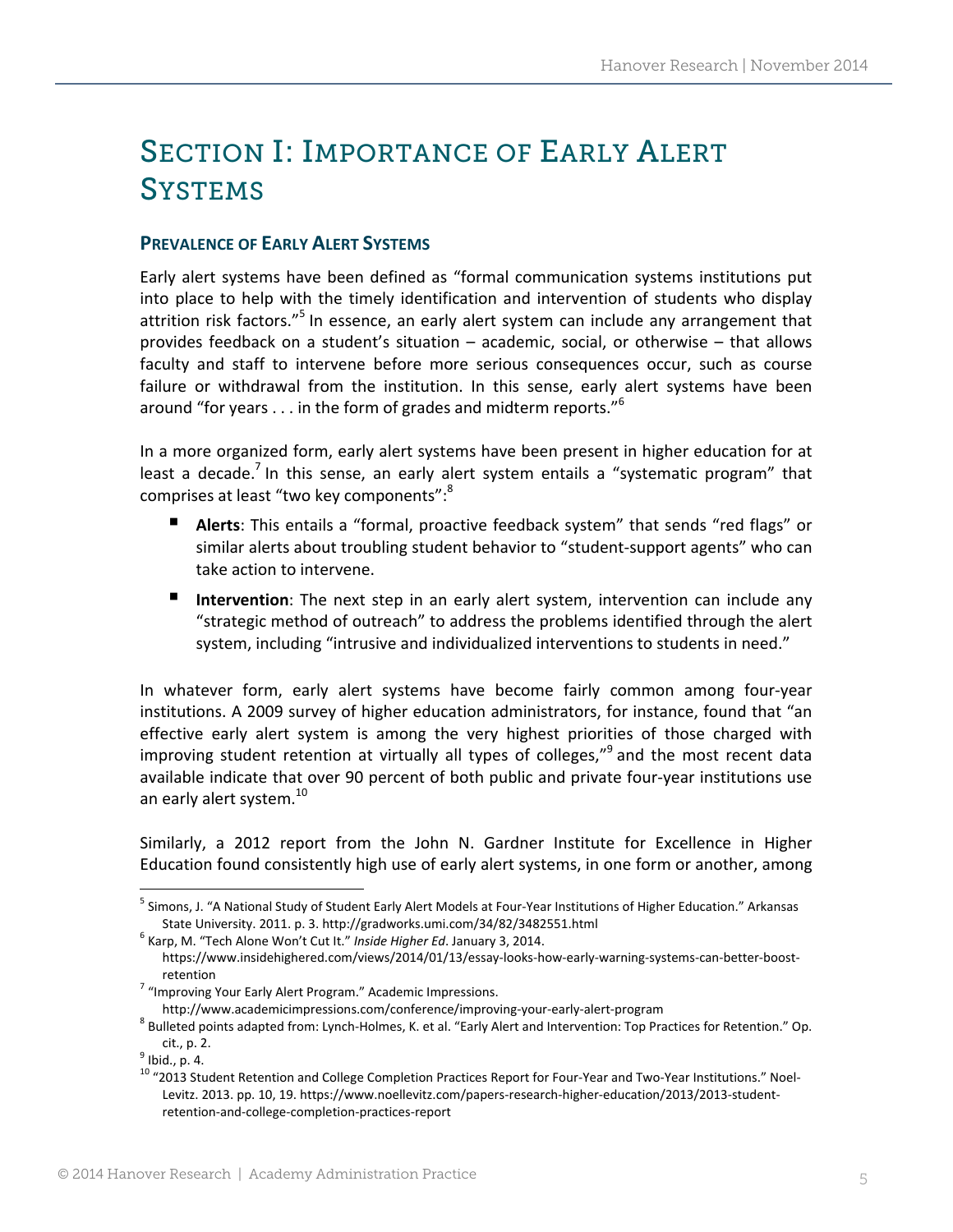the nation's four‐year colleges and universities. Among over 400 institutions surveyed, 93.3 percent reported using an early alert system; among mid‐sized institutions (enrollment of 10,000 to 20,000), 88.2 percent reported using such a system.<sup>11</sup>

The Gardner Institute survey also found that private four‐year institutions were somewhat more likely to report using an early alert system, as shown below. This led the Institute to suggest that institutional control "directly correlate[s]" with an institution's likelihood of using an early alert system.<sup>12</sup> However, a more recent survey by Noel-Levitz found that *public* institutions were slightly more likely to report using an early alert system, also shown below.<sup>13</sup> Overall, there appear to be no substantial differences between public and private institutions in the use of early alert systems, which are almost universal at four‐year institutions of both kinds.



**Figure 1.1: Use of Early Alert Systems, by Institutional Control**

Source: John N. Gardner Institute for Excellence in Higher Education; Noel‐Levitz

<sup>&</sup>lt;sup>11</sup> Barefoot, B. et al. "Enhancing Student Success and Retention throughout Undergraduate Education: A National Survey." John N. Gardner Institute for Excellence in Undergraduate Education. 2012. p. 25.

http://www.jngi.org/wordpress/wp-content/uploads/2012/04/JNGInational\_survey\_web.pdf<br><sup>12</sup> Ibid., pp. 25-26.<br><sup>13</sup> "2013 Student Retention and College Completion Practices Report for Four‐Year and Two‐Year Institutions." Noe Levitz. Op. cit., pp. 10, 19.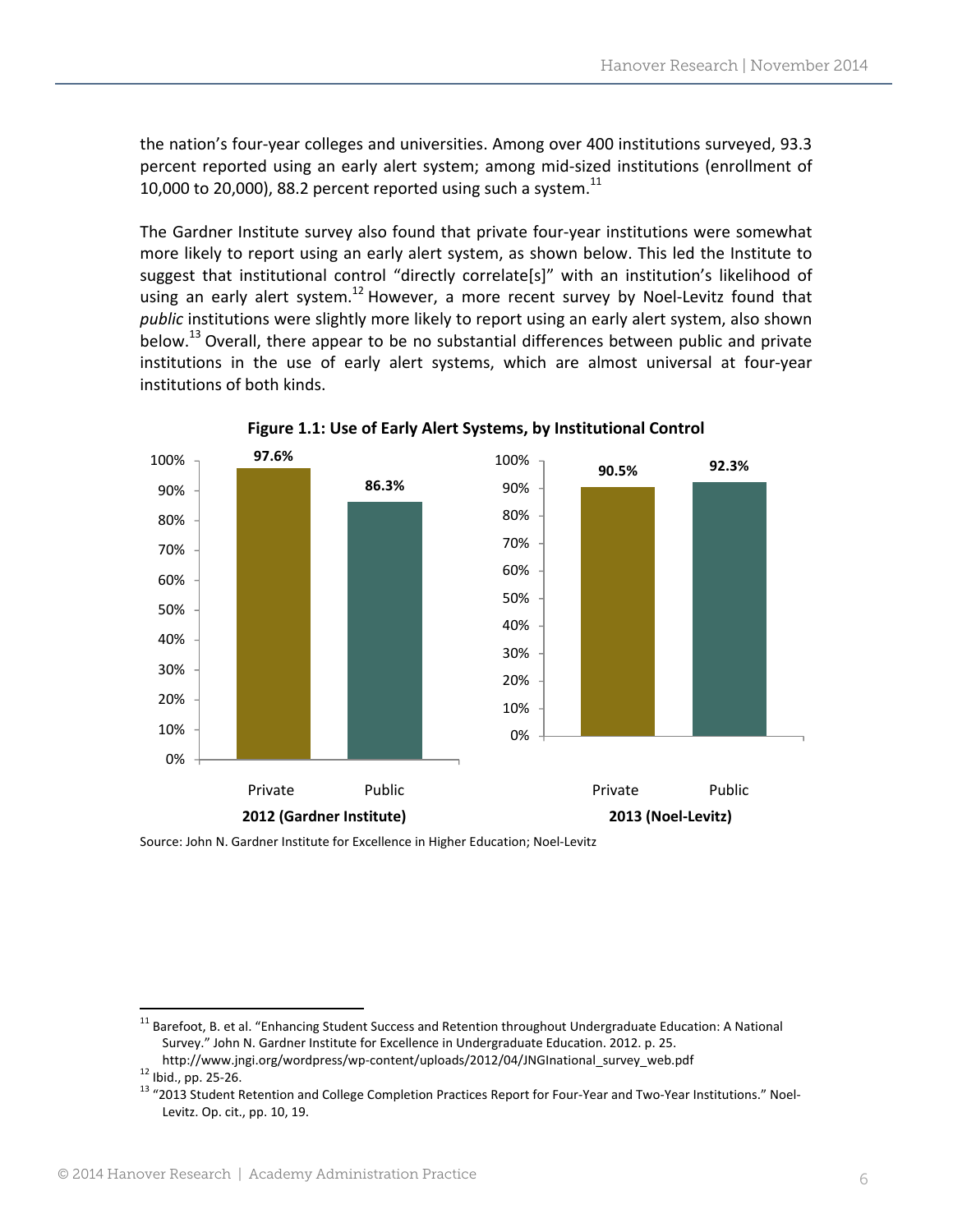#### **EFFECTIVENESS OF EARLY ALERT SYSTEMS**

Overwhelmingly, most institutions use early alert systems in order to improve retention and graduation rates. In the Gardner Institute survey, the most commonly cited goal for an early alert system was "improving retention/graduation rates," at 89 percent of respondents. Other commonly cited goals serve similar ends, such as keeping students out of academic difficulty or increasing the number who are using academic support services. $14$ 

Evidence for the effectiveness of these systems in improving retention or graduation rates, however, is somewhat mixed. The research literature has produced "very little empirical evidence to validate the use of these programs," and what evidence it has produced is "inconsistent and inconclusive."  $15$  However, this may owe to the relatively recent emergence of early alert systems in organized form and the corresponding lack of a research base.<sup>16</sup>



**Figure 1.2: Perceived Effectiveness of Early Alert Programs, by Institutional Control**

Source: Noel‐Levitz

Surveys of institutional practitioners present an equally mixed picture. Among respondents to the Gardner Institute survey, only 40 percent reported that "improved retention/graduation rates" actually resulted from the use of an early warning system.<sup>17</sup> Similarly, most respondents to the latest Noel‐Levitz survey of retention practices perceive

<sup>&</sup>lt;sup>14</sup> Barefoot, B. et al. "Enhancing Student Success and Retention throughout Undergraduate Education." Op. cit., p. 33.<br><sup>15</sup> Simons, J. "A National Study of Student Early Alert Models at Four-Year Institutions of Higher Ed

pp. 4, 6.<br><sup>16</sup> Ibid., pp. 4, 49.<br><sup>17</sup> Barefoot, B. et al. "Enhancing Student Success and Retention Throughout Undergraduate Education." Op. cit., p. 33.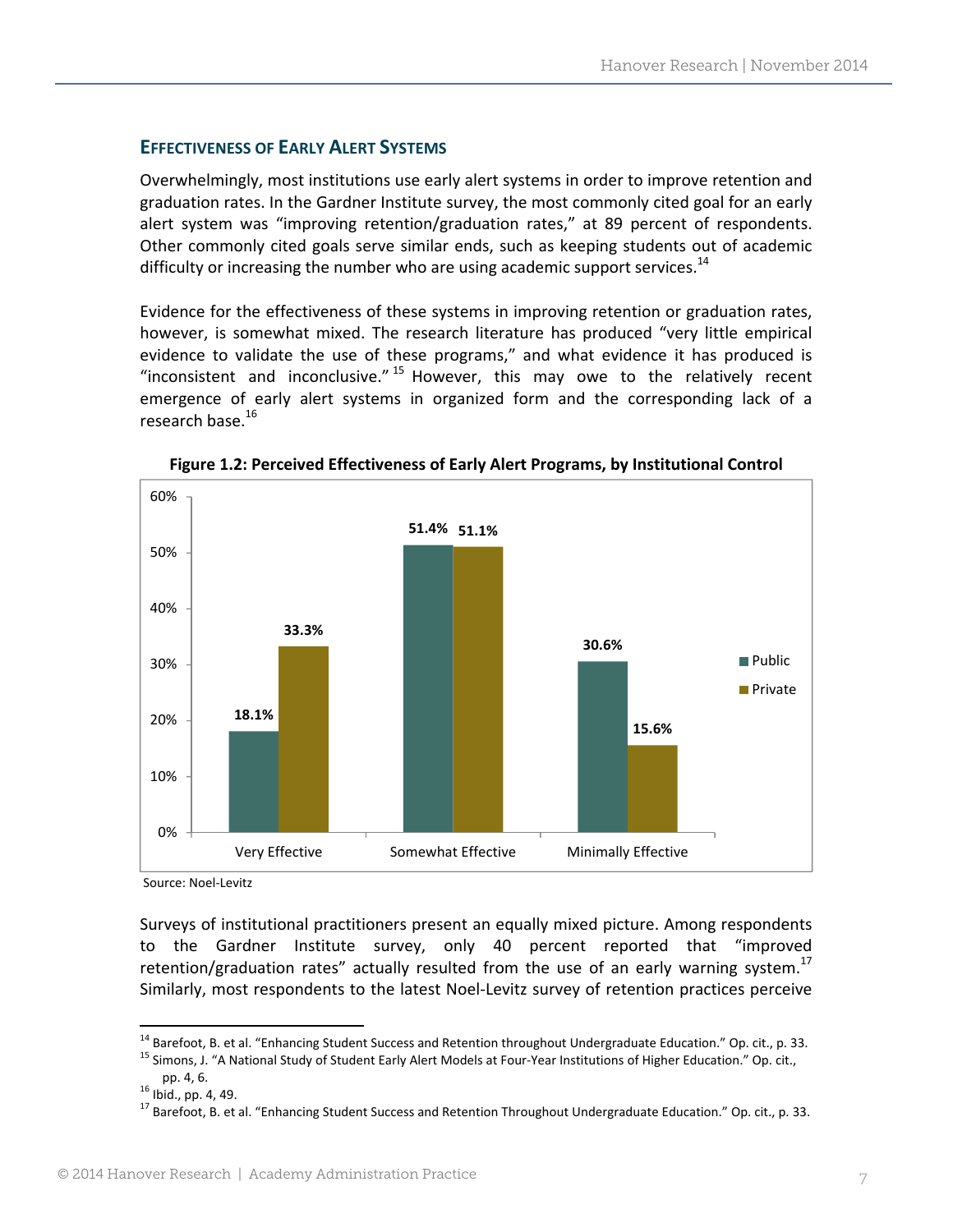early alert programs to be "somewhat effective"; at public four-year institutions, nearly a third believe them to be "minimally effective" (Figure 1.2). $^{18}$ 

These responses align with those of a 2010 ACT survey, in which some institutions rated early alert systems as only a moderately effective retention tool. Among public four‐year institutions, only 10 percent of respondents ranked an early alert system among the top three practices "that made the greatest contribution to retention on their campus," placing these systems behind eight other more highly rated practices, such as freshman seminars, supplemental instruction, and tutoring. On the other hand, the early alert system was ahead of around 80 other specified practices, which were placed in the top three practices by few or no responding institutions. These included peer mentoring, summer bridge programs, and increasing the number of academic advisors.<sup>19</sup>

Collectively, these data suggest that early alert systems have an important role to play in retention and graduation strategies, but are not necessarily a panacea for these problems. The following section examines how early alert systems work and how they integrate with other campus systems to provide students with the support that can improve academic outcomes.

<sup>&</sup>lt;sup>18</sup> "2013 Student Retention and College Completion Practices Report for Four-Year and Two-Year Institutions." Noel-

Levitz. Op. cit., pp. 10, 19. **19.** Levitz. Op. cit., pp. 10, 19. Ig. computed a Public Four-Year Colleges and Universities Report." ACT. 2010. pp. 9-10, 19. Ig. http://www.act.org/research/policymakers/pdf/droptables/PublicFour‐YrColleges.pdf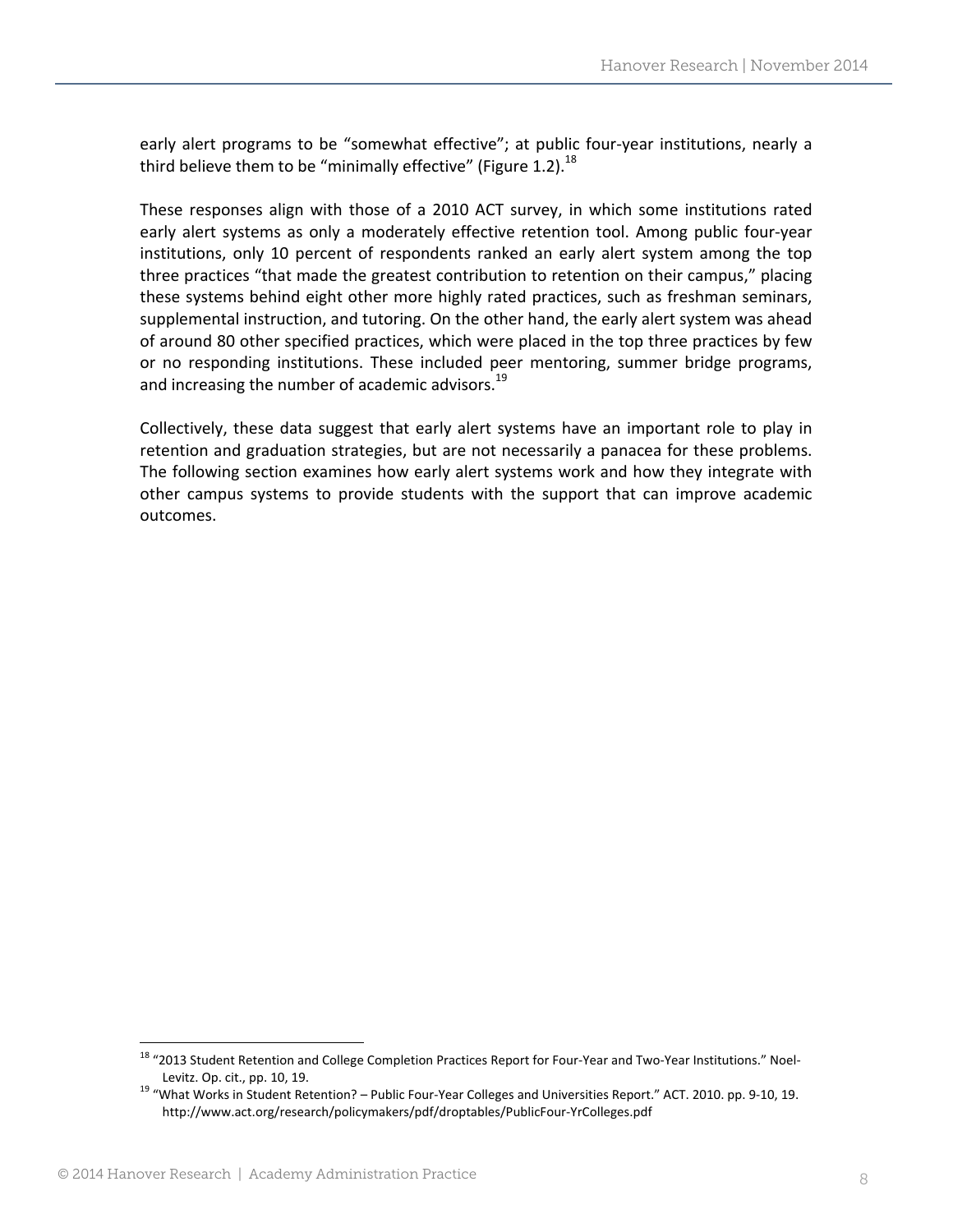## SECTION II: IMPLEMENTATION OF EARLY ALERT **SYSTEMS**

In implementing an early alert system, a number of basic issues must be addressed. These  $include;^{20}$ 

- **Target Population**: Which students will be covered by the system?
- **Staffing**: Who will manage the system, and who will be able to send early alerts?
- Indicators: What measures or indicators will be used to trigger an early alert?
- **Timing**: When will alerts and interventions take place?
- Intervention: What steps will be taken to address the early alert?

This section examines some of the issues related to each factor in more detail.

#### **TARGET POPULATIONS FOR EARLY ALERT SYSTEMS**

Many institutions use early alert systems selectively, rather than for the entire student population. In particular, freshmen have "historically" been "the most targeted population" in early alert programs, $^{21}$  a pattern that appears to be holding steady, as shown in the chart below, which is based on responses to the Gardner Institute survey by mid-sized institutions. As can be seen, almost all of the responding institutions monitor "some" or "all" of the freshman class with an early alert system, but the proportion declines progressively for each subsequent class year.<sup>22</sup>

Some evidence suggests that early alert programs may be more effective when "designed for specific student populations," possibly because students within a specific program or sub-population feel more connected to the smaller group, which in turn makes them more likely to respond to outreach and intervention. $^{23}$ 

<sup>&</sup>lt;sup>20</sup> Donnelly, J. "Use of a Web-Based Academic Alert System for Identification of Underachieving Students at an Urban Research Institution." *College & University*. Spring 2010. p. 40. https://aacrao‐

web.s3.amazonaws.com/files/mjL2tlReRYqLI2tD6sIy\_CUJ8504.pdf<br><sup>21</sup> Simons, J. "A National Study of Student Early Alert Models at Four-Year Institutions of Higher Education." Op. cit., p. 33. <sup>22</sup> Barefoot, B. et al. "Enhancing Student Success and Retention throughout Undergraduate Education." Op. cit., pp.

<sup>26, 28-30.&</sup>lt;br><sup>23</sup> Simons, J. "A National Study of Student Early Alert Models at Four-Year Institutions of Higher Education." Op. cit., p. 30.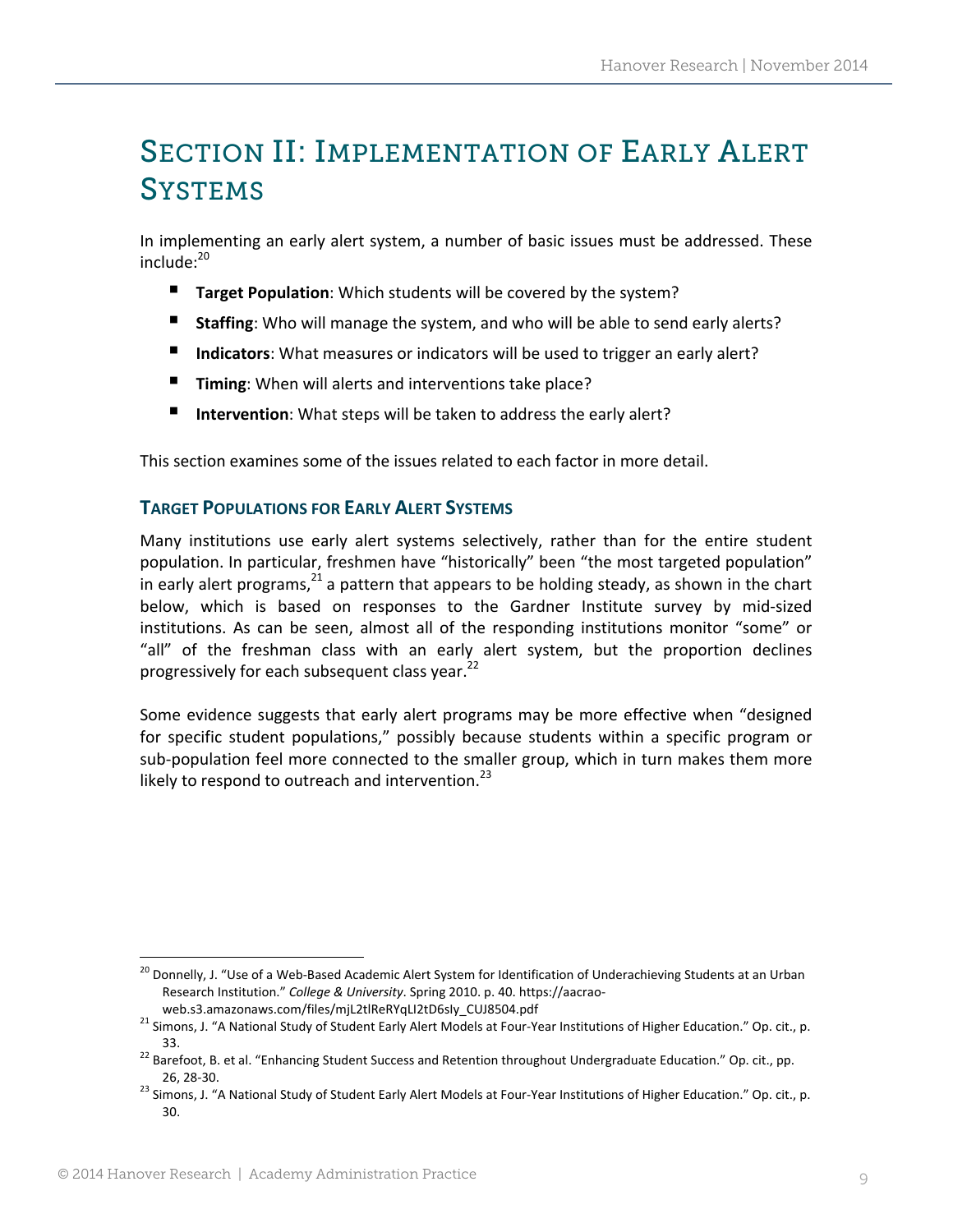

**Figure 2.1: Use of Early Alert Systems, by Class Year\***

Source: John N. Gardner Institute for Excellence in Higher Education

\* Includes only institutions with enrollment of 10,000 to 20,000 students.

The Gardner Institute survey found that, among institutions that use early alert systems for some, rather than all, students, the most commonly targeted student populations include student-athletes and those with demonstrated academic difficulties. Other populations, such as international students or those participating in educational opportunity programs such as TRIO, are somewhat less likely to be covered by early alert programs. The charts below show the frequency with which responding institutions track different student populations in each class year. 24



**Figure 2.2: Types of Student Monitored in the Freshman Year\***

Source: John N. Gardner Institute for Excellence in Higher Education \* Respondents could choose more than one response.

<sup>&</sup>lt;sup>24</sup> Barefoot, B. et al. "Enhancing Student Success and Retention throughout Undergraduate Education." Op. cit., pp. 27, 29‐31.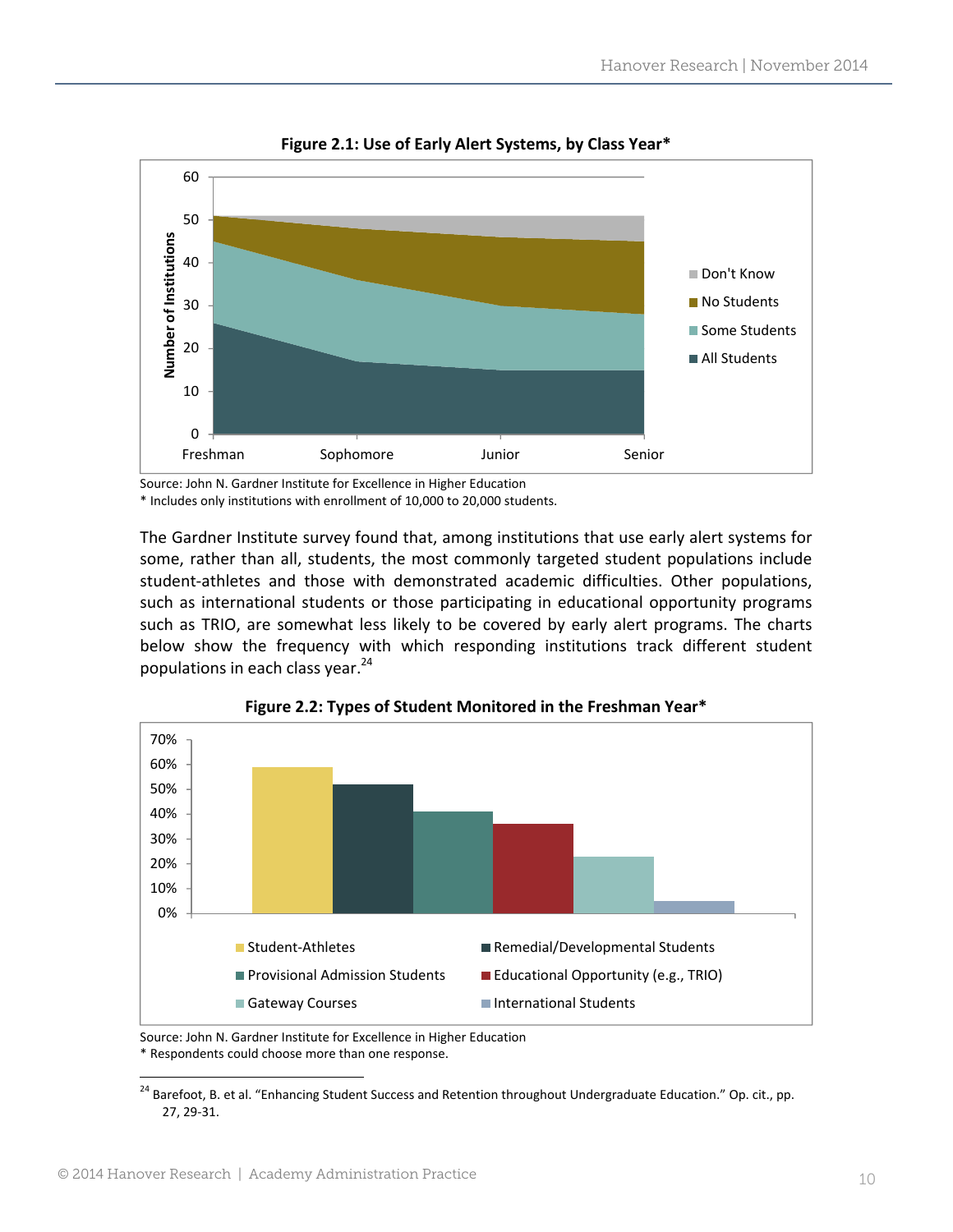Student-athletes are targeted by early alert programs at around two-thirds of institutions, across all class years, making this one of the most commonly targeted student populations. However, even larger majorities of institutions track students on academic probation, again across all class years. In the freshman year, when students have yet to establish a record warranting academic probation, institutions are likely to target populations based on academic risk indicators such as enrollment in remedial or developmental courses, provisional or conditional admission to the institution, or enrollment in "gateway" courses which prepare students to move on to higher-level work. Overall, these student populations are targeted with consistent frequency across class years, suggesting that, so long as institutions maintain early alert coverage for upperclassmen, they are likely to focus on the same types of students.



**Figure 2.3: Types of Student Monitored, by Class Year\***

Source: John N. Gardner Institute for Excellence in Higher Education \* Respondents could choose more than one response for each year.

Some institutions use more sophisticated metrics to identify students who should be targeted for early alert monitoring. Indiana University, for instance, examines "academic risk" through both pre-enrollment and post-enrollment factors, including:<sup>25</sup>

- **Pre-enrollment factors**: These include SAT/ACT scores, high school grades, quality of high school courses, SAT/ACT survey data.
- **Post‐enrollment factors**: These include faculty course‐specific attendance and performance data, annual student survey data.

<sup>&</sup>lt;sup>25</sup> Johnson, K. et al. "Implementing an Early Alert System: Faculty Engagement, System Design, Resource Planning, and Assessment Issues." 31<sup>st</sup> Annual Conference on the First Year Experience. February 2012. p. 1. https://uc.iupui.edu/Portals/155/PropertyAgent/15075/Files/522/Johnson%20et%20al‐FYE%20Conf.pdf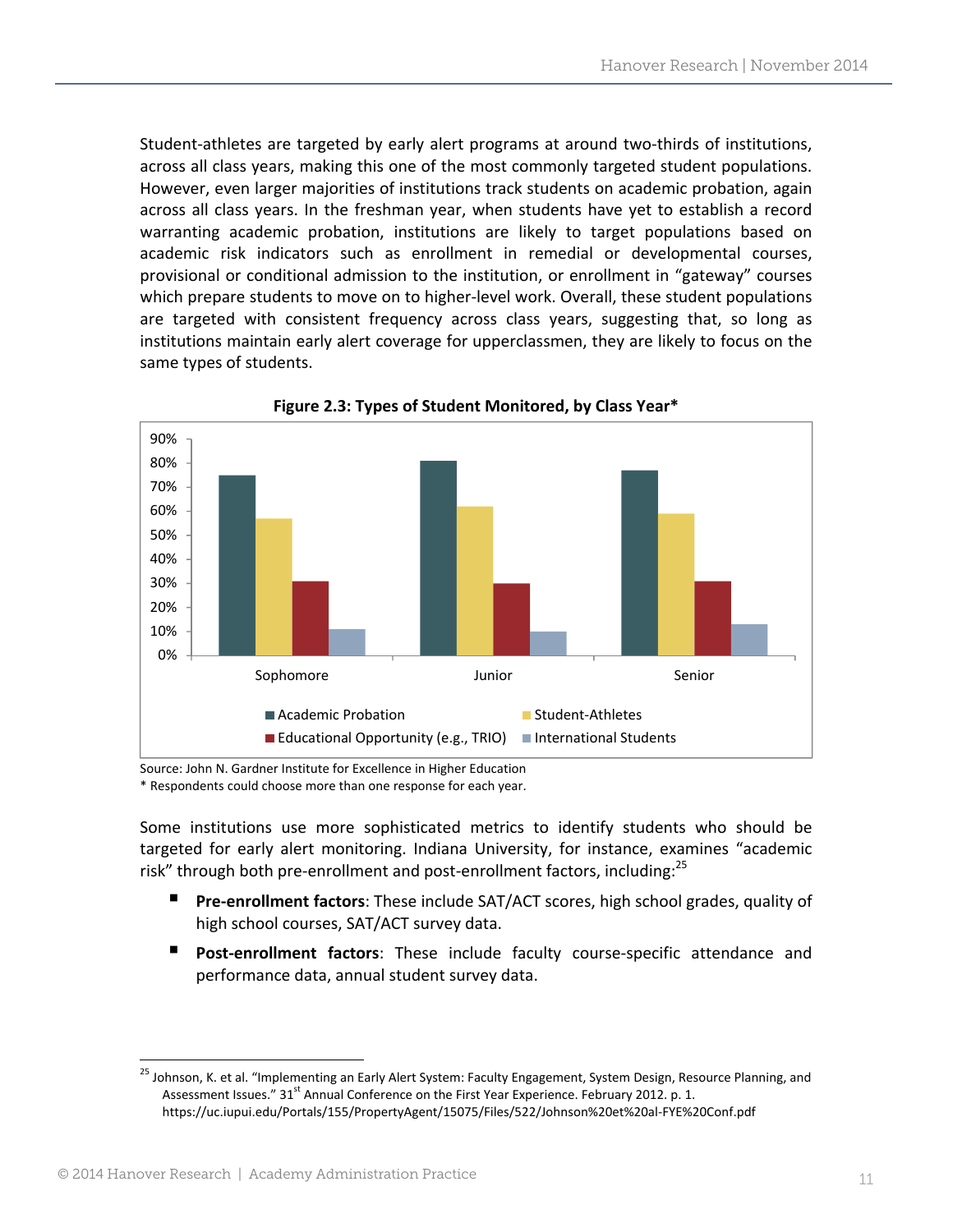The University data-mines these risk factors to see which are correlated with students' failure to graduate within six years and to "identify attributes that could be used to select current students for target intervention programs."<sup>26</sup>

One review of best practices suggests that institutional data such as these can be used to identify student populations in particular need of early alert monitoring by asking questions such as those shown below. $27$ 

| • Is there a specific population graduating<br>or succeeding at a lower rate?<br>Are there specific demographic<br>$\blacksquare$ .<br>populations that follow the national<br>trend for graduation rates? | Is there a highly competitive department<br>$\blacksquare$ .<br>unable to serve all its applicants?<br>What courses are most students taking?<br>п.<br>What courses have the highest<br>registration and DWF (drop, fail,<br>withdraw) rates? |
|------------------------------------------------------------------------------------------------------------------------------------------------------------------------------------------------------------|-----------------------------------------------------------------------------------------------------------------------------------------------------------------------------------------------------------------------------------------------|
|                                                                                                                                                                                                            |                                                                                                                                                                                                                                               |

#### **ORGANIZATION OF EARLY ALERT SYSTEMS**

In its "most common" form, an early alert system consists of a series of simple steps, such as those outlined below.<sup>28, 29</sup> This basic model can be configured in slightly different ways, depending on the staff involved, the indicators used to trigger an alert, the types of interventions pursued, or various other factors, which are considered here in turn.



**Figure 2.4: Basic Process for Early Alert Systems**

Source: ConnectEDU; Simons, "A National Study of Student Early Alert Models."

#### *STAFFING*

Findings from the Gardner Institute survey, shown below, indicate that academic advisors and faculty are the most likely to be involved with an early alert system, although it is not

<sup>&</sup>lt;sup>26</sup> Ibid.<br><sup>27</sup> Questions reproduced verbatim from: Lynch-Holmes, K. et al. "Early Alert and Intervention: Top Practices for

Retention." Op. cit., pp. 4-5.<br><sup>28</sup> Ibid., p. 2.<br><sup>29</sup> Simons, J. "A National Study of Student Early Alert Models at Four-Year Institutions of Higher Education." Op. cit., p. 27.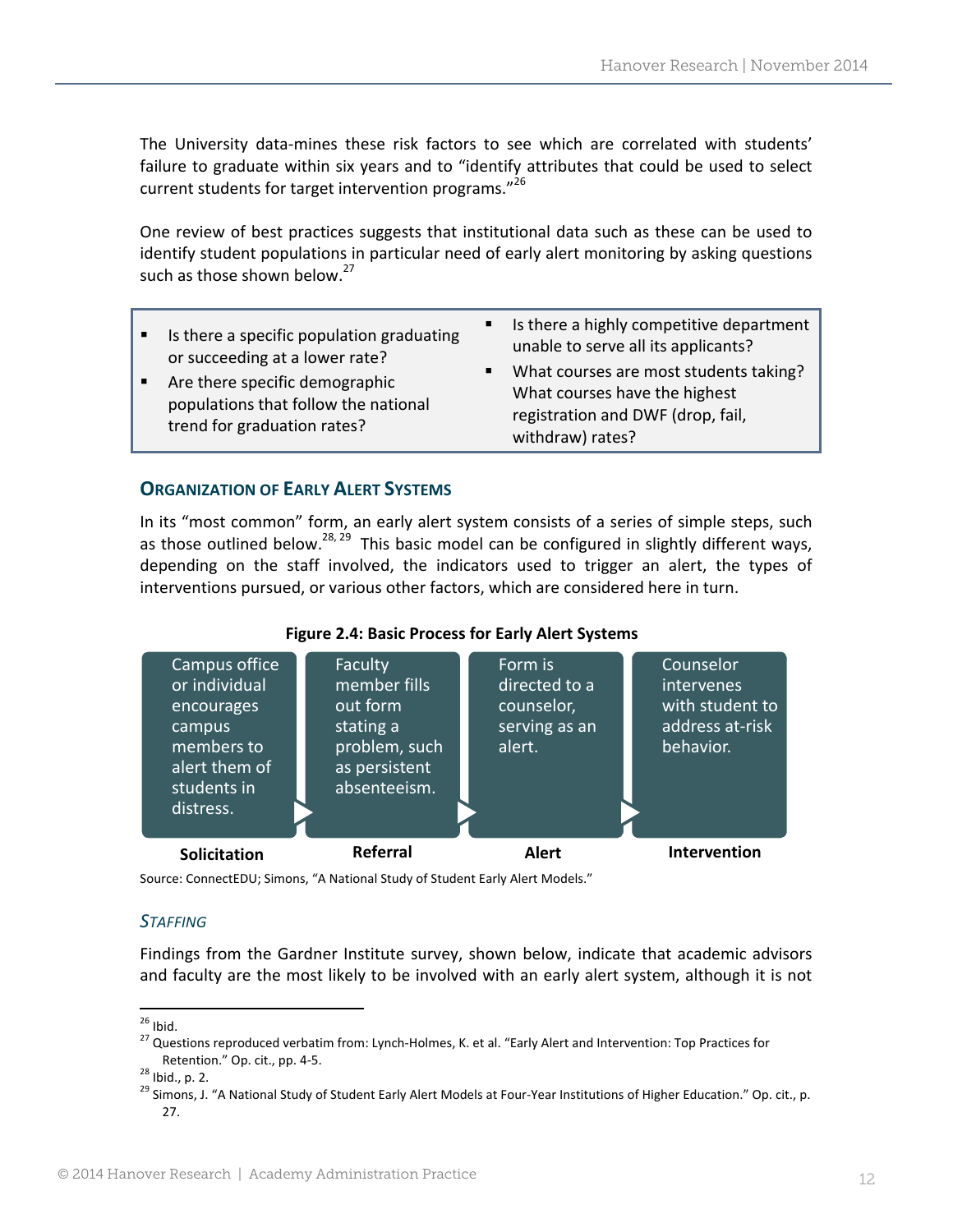uncommon for institutions to involve staff from outside the academic sphere, such as counselors or residence hall staff.



**Figure 2.5: Staff Involved in the Early Alert System\***

Source: John N. Gardner Institute for Excellence in Higher Education

\* Respondents could choose more than one response.

Organizational oversight of the early alert system typically falls to academic affairs or student affairs. Simons's recent study found that, among a sample of 500 four‐year institutions with early alert systems, $30$  one or the other of these units was responsible for the system at over 95 percent of responding institutions.<sup>31</sup> Hanover's review of institutional practices corroborates this finding and suggests that, more specifically, academic support units often manage the early alert system, as at the University of North Florida or William Paterson University.<sup>32,33</sup>

At a number of institutions, however, the office of the registrar is responsible for the system, as at the University of Montana or Western Illinois University.<sup>34,35</sup> At Youngstown State University, both the Office of the Registrar and the Center for Student Progress, the University's academic support unit, participate in administering the program; according to an administrator familiar with the system, the Registrar's participation was vital to ensuring that the early alert system would be "viewed as a University initiative . . . so faculty

<sup>&</sup>lt;sup>30</sup> Ibid., p. 43.<br>
<sup>31</sup> Ibid., pp. 50-51.<br>
<sup>32</sup> "Academic Center for Excellence – Faculty Resources." University of North Florida. http://www.unf.edu/ace/<br>
<sup>32</sup> "Early Alert Program." William Paterson University. http://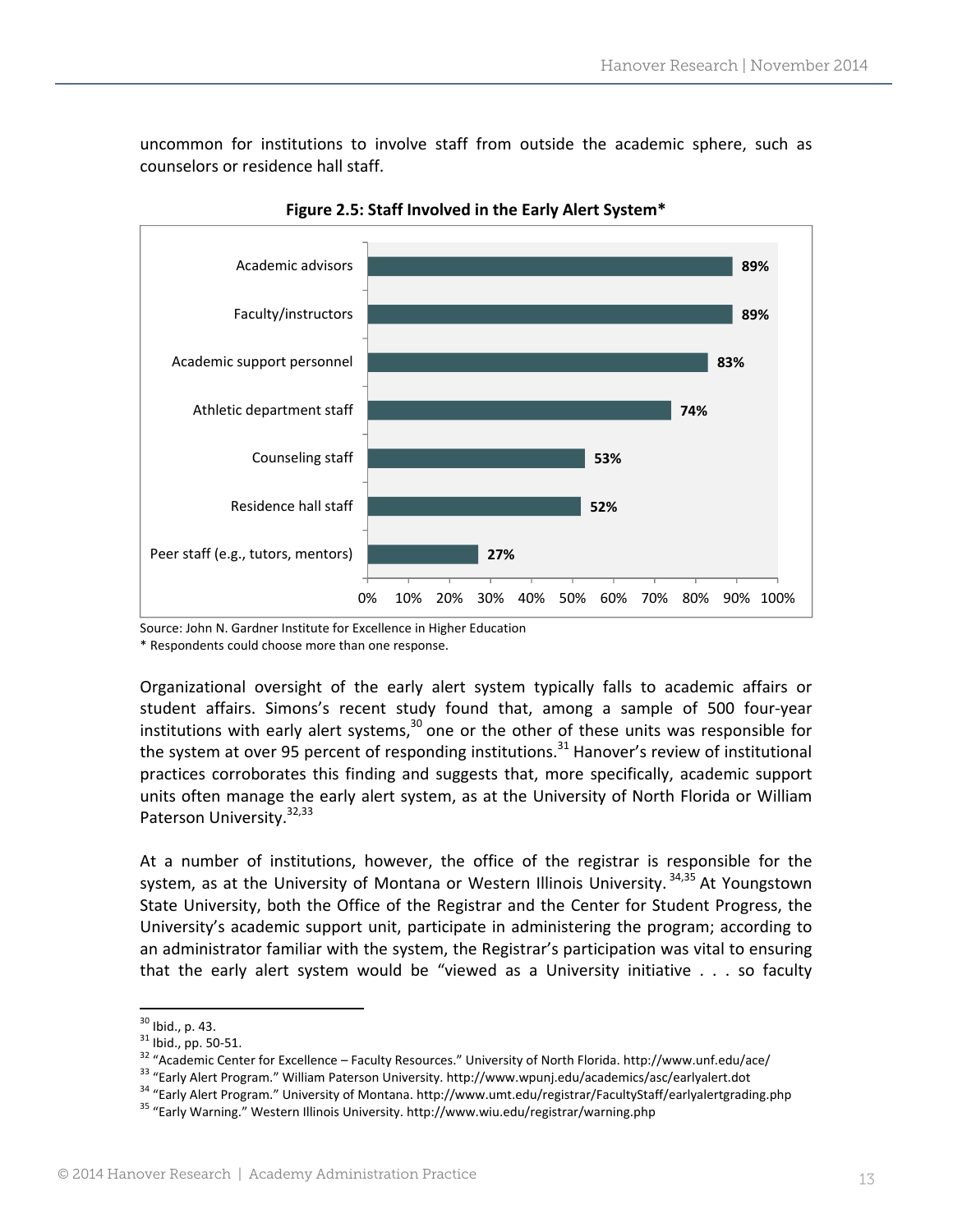wouldn't think that this was just a Center for Student Progress initiative." The registrar was also perceived to be a "natural fit" because the unit holds the student information used in the system.<sup>36</sup>

Although most institutions designate a centralized unit or individual to oversee the early alert system, $37$  they must also "rely heavily on campus referrals to help identify which students are at-risk for attrition."<sup>38</sup> However, campuses vary in whom they allow to make referrals. In Simons's survey of 500 early alert programs, "smaller schools were more likely to accept referrals from the campus community‐at‐large than larger schools, which typically restricted referrals to faculty members," as shown in the chart below.<sup>39</sup>



**Figure 2.6: Early Alert Referral Origination, by Institutional Size**

However, one best practices review suggests that "populations both in and out of the classroom should be easily able to identify students of concern." In other words, institutions should enlist a broad range of individuals who can raise concerns about students, which might include "resident assistants, academic support staff, parents . . . and even students

Source: Simons, "A National Study of Student Early Alert Models."

 <sup>36</sup> Beatrice, J. "Case Study: Youngstown State University – Utilizing Starfish to Support Campus Initiatives to Improve Graduation and Completion Rates." Starfish. June 19, 2013. 8:20‐8:52.

http://dostarfish.com/services/CaseStudies/YSUCaseStudy/YSUCaseStudy\_player.html<br>37 Simons, J. "A National Study of Student Early Alert Models at Four-Year Institutions of Higher Education." Op. cit.,<br>pp. 57-58.

 $38$  Ibid., p. 60.<br> $39$  Ibid., pp. 60-61.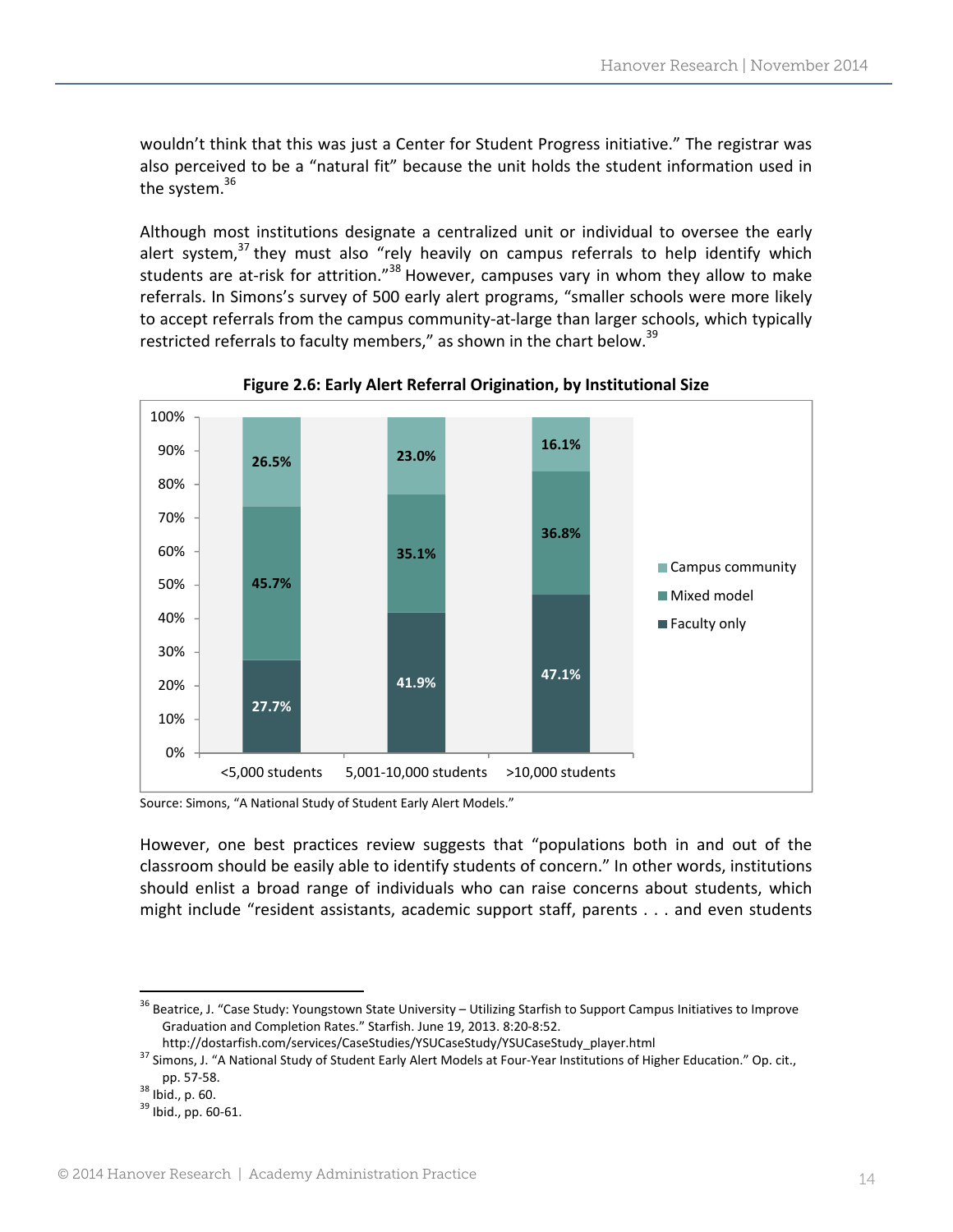themselves." To accomplish this, "it is important to offer proactive, user‐friendly, and straightforward methods of referral" for these populations.<sup>40</sup>

#### *INDICATORS*

As noted earlier, early alert systems can be understood to include longstanding practices such as the reporting of midterm grades. However, some scholars have suggested that midterm grades do not provide "an effective early alert," not least because they are often "not purposed to be reviewed and systematically acted upon by anyone other than the student," who may lack the awareness to seek assistance on his or her own.<sup>41</sup> And though most institutions use grades as part of their early alert systems, the most frequently used indicator for early alerts among institutions responding to the Gardner Institute survey was "frequent absences," as shown below. $42$ 





Source: John N. Gardner Institute for Excellence in Higher Education \* Respondents could choose more than one response.

In fact, this represents a sensible practice, as multiple studies of student success factors have found "significant . . . correlation between students' classroom attendance and their grade performance." Absences represent one of the "tangible examples of behaviors" that

<sup>&</sup>lt;sup>40</sup> Lynch-Holmes, K. et al. "Early Alert and Intervention: Top Practices for Retention." Op. cit., p. 5.

<sup>&</sup>lt;sup>41</sup> Donnelly, J. "Use of a Web-Based Academic Alert System for Identification of Underachieving Students at an Urban Research Institution." Op. cit., p. 39.

<sup>&</sup>lt;sup>42</sup> Barefoot, B. et al. "Enhancing Student Success and Retention throughout Undergraduate Education." Op. cit., p. 32.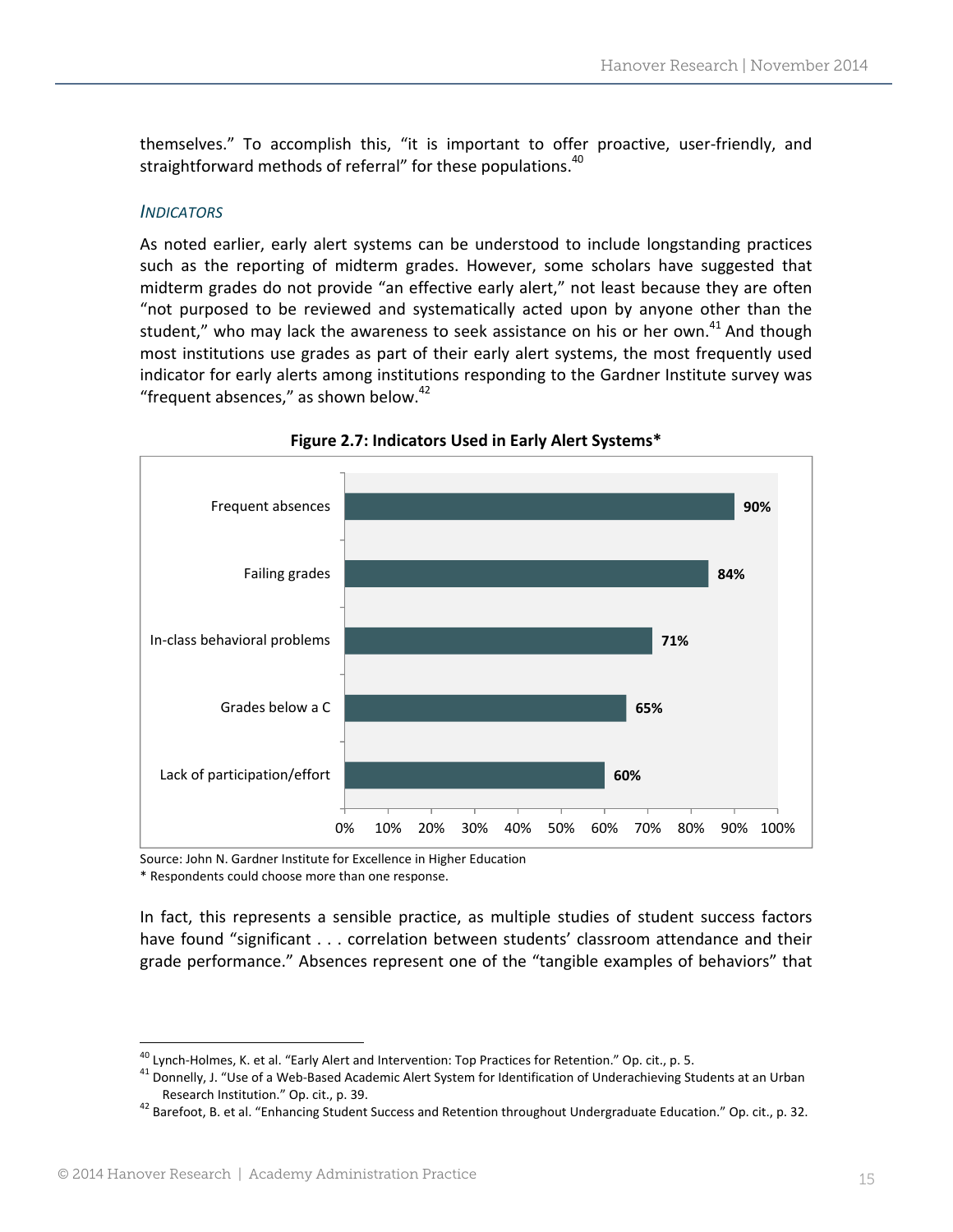can point to underlying factors that contribute to student success, including "academic preparation and goal development, academic skills, and acculturation to the institution."<sup>43</sup>

Some institutions also solicit early alerts for "social/emotional" indicators that go beyond academic performance. The University of Rhode Island, for instance, solicits referrals for "social" problems as well as academic indicators such as grades or attendance. The former can include: $44$ 

- Social interaction problems
- Drug use
- Alcohol use
- Personal/family difficulties
- Little/no involvement on campus
- Homesickness
- Roommate conflicts/concerns
- General unhappiness
- Unbalanced social/academic life
- Medical/mental health concern

However, this type of comprehensive attention to social/emotional indicators is relatively rare among the institutions reviewed for this report, most of which rely on grades, attendance, or, in some cases, classroom behavior to trigger an early alert. This may owe to the size of the institutions reviewed, most of which are mid‐sized universities with between 10,000 and 20,000 students; as Simons found in her survey, "the larger the institution, the more likely the institution was to focus on academic matters and less likely to employ a mixed model,<sup>"45</sup> i.e., one incorporating social/emotional indicators. This trend can be seen in Figure 2.8, on the following page.

<u> 1989 - Johann Barn, mars eta bainar eta industrial eta industrial eta industrial eta industrial eta industria</u>

<sup>&</sup>lt;sup>43</sup> Lynch-Holmes, K. et al. "Early Alert and Intervention: Top Practices for Retention." Op. cit., p. 3.<br><sup>44</sup> "Early Alert Services – Referral Form." University of Rhode Island. http://web.uri.edu/earlyalert/referral-for pp. 72‐73.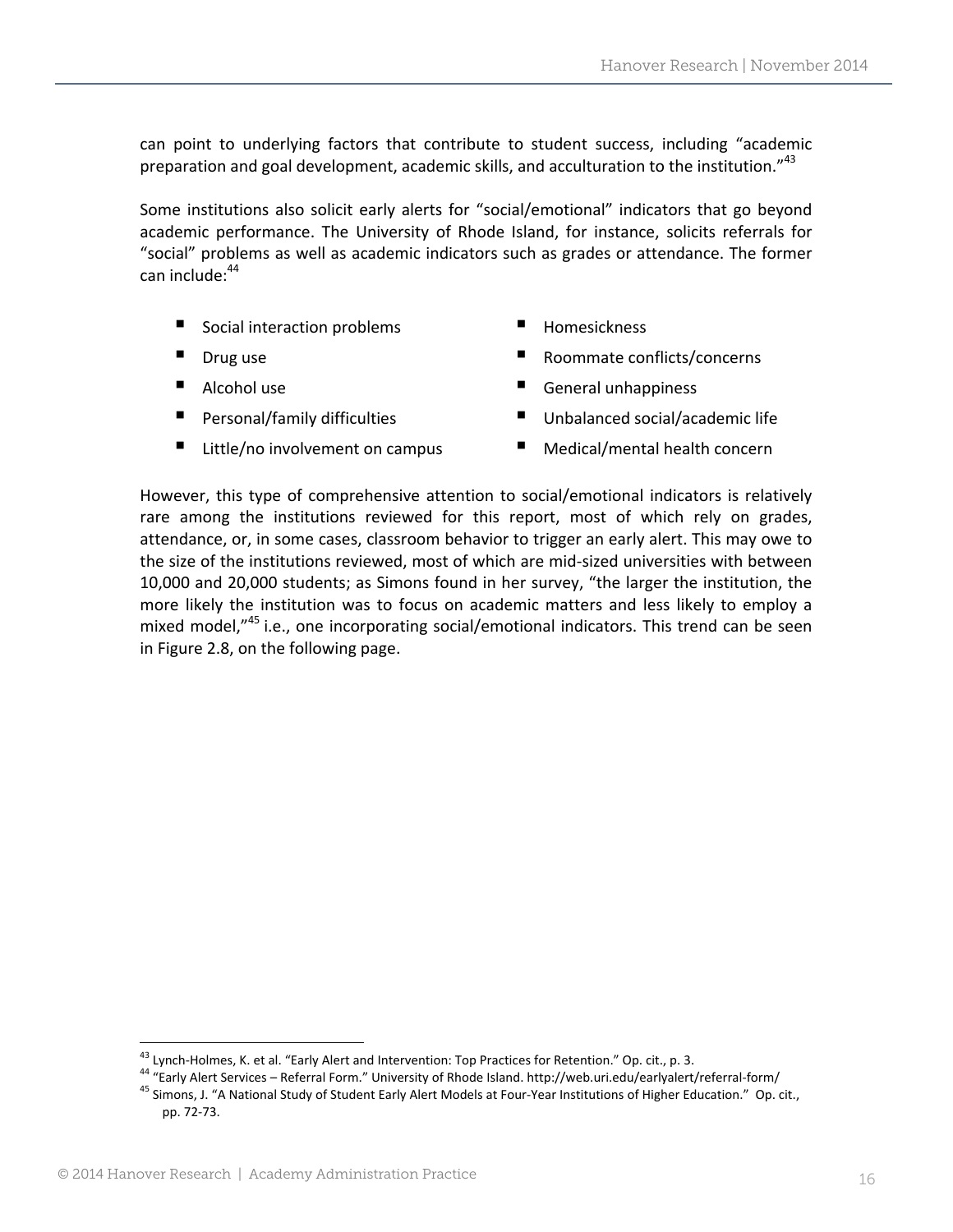

**Figure 2.8: Type of Early Alert Indicators Used, by Institutional Size**

Source: Simons, "A National Study of Student Early Alert Models."

#### *TIMING*

As noted above, midterm grades have often been used as a form of early alert monitoring, and a number of institutions reviewed for this report structure their early alert systems around the midterm period, such as the University of Minnesota Duluth or the University of South Dakota. <sup>46,47</sup> However, some researchers suggest that "early intervention" should happen within the first six weeks of the term, particularly for first-year students.<sup>48</sup> In practice, most institutions appear to accommodate this practice by allowing for early alerts to occur at any time during the semester, as shown by the charts below, which reproduce results from two different surveys of four-year institutions.<sup>49, 50</sup>

<sup>&</sup>lt;sup>46</sup> "Mid-Term Alerts." University of Minnesota Duluth. http://www.d.umn.edu/faculty/midterm\_alert/<br><sup>47</sup> "Helping Your Child Succeed." University of South Dakota. http://www.usd.edu/academics/academic-and-career-

planning‐center/parents‐and‐families.cfm<br><sup>48</sup> Simons, J. "A National Study of Student Early Alert Models at Four‐Year Institutions of Higher Education." Op. cit.,

pp. 23-24.<br><sup>49</sup> Barefoot, B. et al. "Enhancing Student Success and Retention throughout Undergraduate Education." Op. cit., p. 31.<br><sup>50</sup> Simons, J. "A National Study of Student Early Alert Models at Four-Year Institutions pp. 83‐84.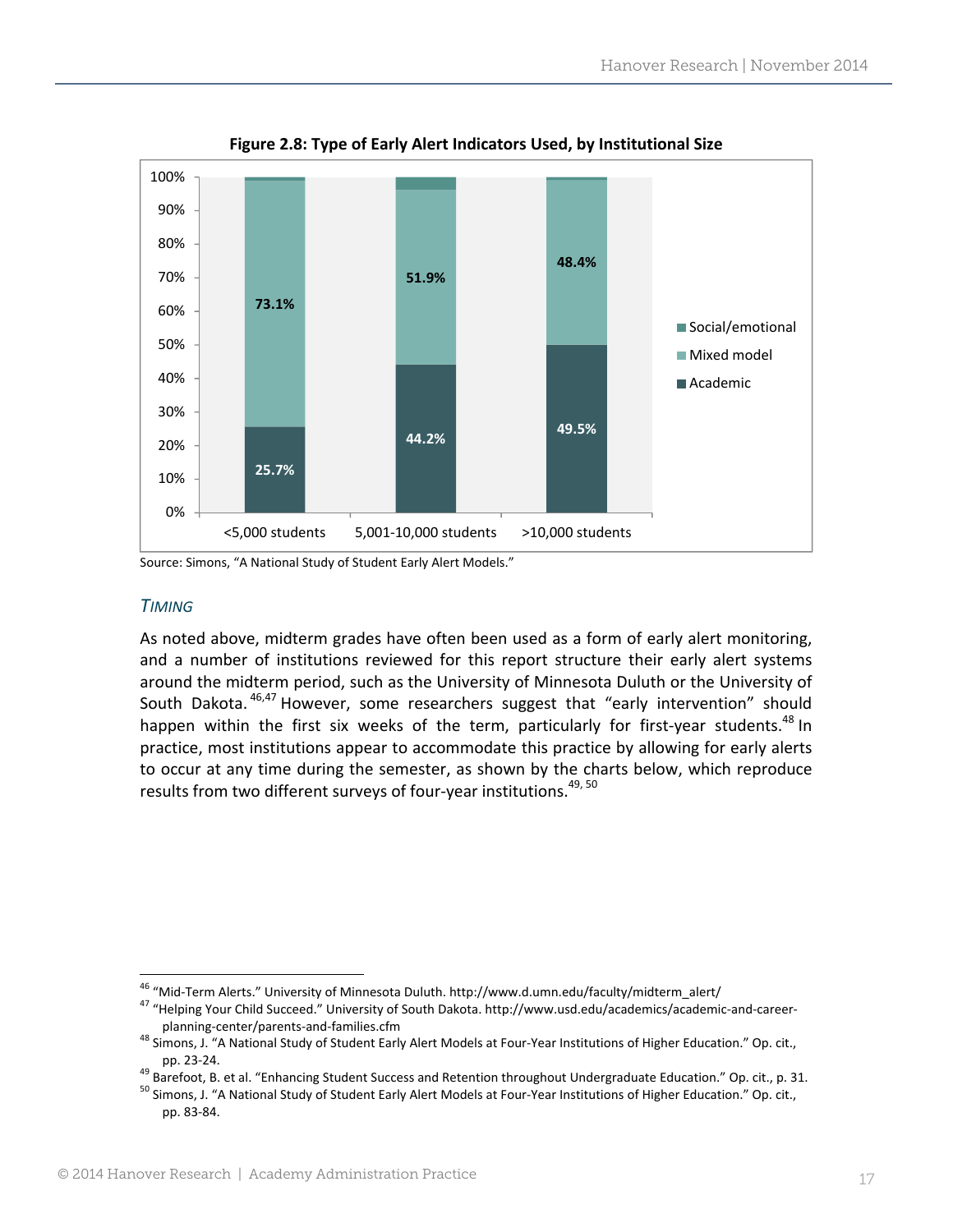

#### **Figure 2.9: Timing of Early Alert Monitoring\***

Source: John N. Gardner Institute for Excellence in Higher Education; Simons, "A National Study of Student Early Alert Models."

\* In either survey, respondents could choose more than one response.

#### *INTERVENTIONS*

As noted above, early alert systems comprise both alert mechanisms and a systematic approach to following up with assistance for individual students. In fact, although the concept of early alert may be most closely associated with alert mechanisms, and particularly technological systems that provide sophisticated analytics and communications capabilities, perhaps the "most pressing" issue in the implementation of early alert systems is "their use *on the front end*, by advisers, faculty and students" [emphasis original]. As one commentator suggests, "sending up a red light [in an early alert system] isn't likely to influence retention. But if that red light leads to advisers or tutors reaching out to students and providing targeted support, we might see bigger impacts on student outcomes."<sup>51</sup>

These interventions may take the form of "post-cards, phone calls, and/or emails from the early alert representative to the students referred" or may involve more substantive, faceto-face meetings with academic advisors, peer mentors, or other support staff.<sup>52</sup>

Responses to the Gardner Institute survey, shown below, suggest that institutions are more likely to use remote communication (e.g., phone, email) to intervene with students than they are to use face‐to‐face meetings; however, a small majority of respondents did report using face-to-face meetings in these situations.<sup>53</sup>

<sup>&</sup>lt;sup>51</sup> Karp, M. "Tech Alone Won't Cut It." Op. cit.<br><sup>52</sup> Lynch-Holmes, K. et al. "Early Alert and Intervention: Top Practices for Retention." Op. cit., p. 6.<br><sup>53</sup> Barefoot, B. et al. "Enhancing Student Success and Retention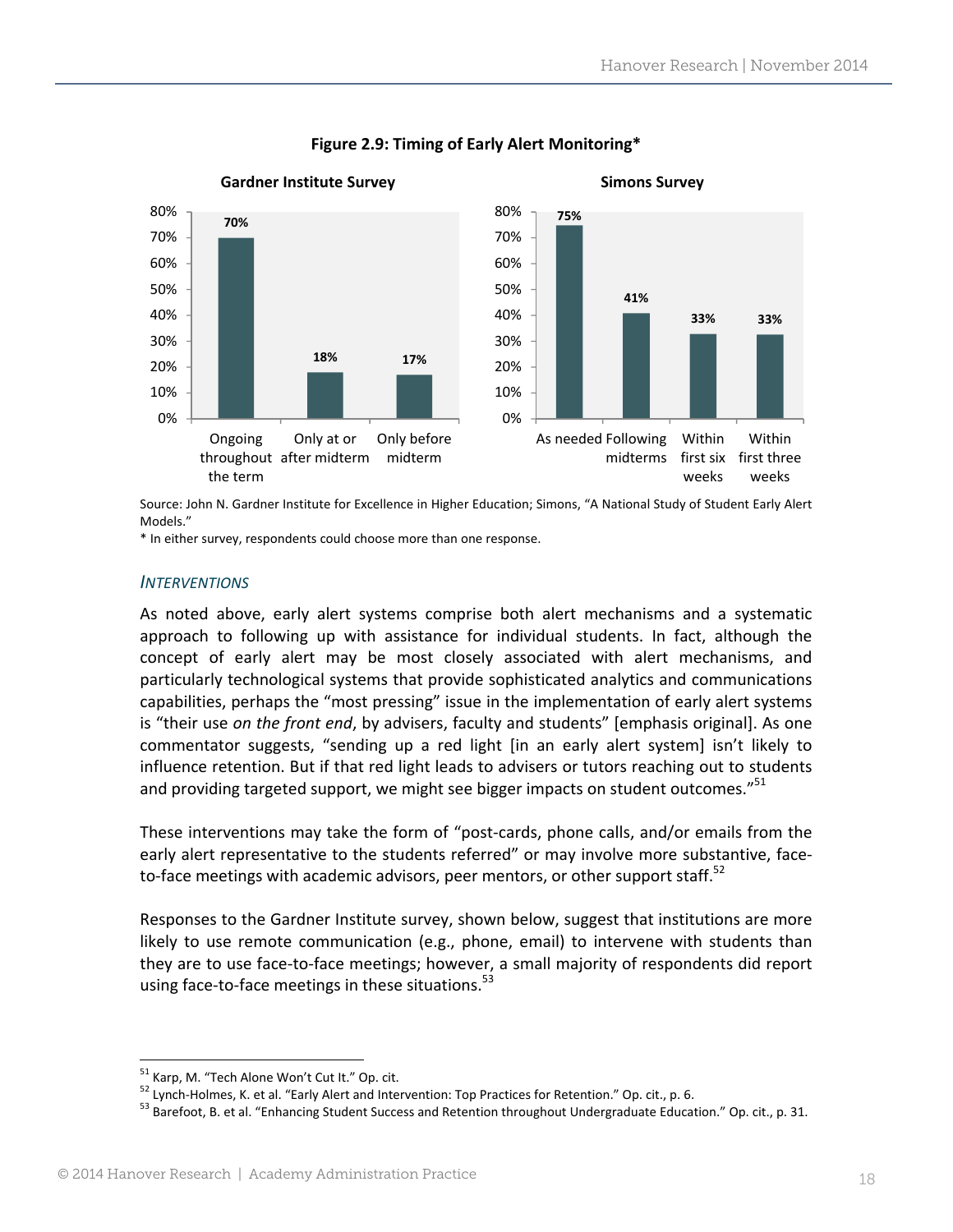

#### **Figure 2.10: Interventions in Early Alert Systems\***

Source: John N. Gardner Institute for Excellence in Higher Education \* Respondents could choose more than one response.

Similarly, most institutions provide students with information about support services they can use; although fewer institutions reported requiring students to take action, this number still represented a significant minority of respondents, at 39 percent.<sup>54</sup>

This may be one way to address a key challenge for early alert systems, which is the often low rate of student response. Students who are flagged in an early alert system may have already left campus, may have "mentally disconnected from the college," or may be discouraged by what they perceive as negative feedback; thus, at one institution that collected response rate data, fewer than 50 percent of notified students "were successfully contacted and responded."<sup>55</sup> Similarly, Central Connecticut State University's early alert system garnered a student response rate of around 46 percent in 2012‐2013. Most of these responses came via phone or email, with student meetings occurring in only around 14 percent of cases. <sup>56</sup>

When institutions do go beyond simply "alerting," or contacting, the student, the most common form of intervention is to engage in some form of one‐on‐one support; Simons's survey found that mentoring, advising, and tutoring, respectively, were the most common models of intervention among four-year institutions, $57$  as shown below.

<sup>&</sup>lt;sup>54</sup> Ibid.<br><sup>55</sup> Simons, J. "A National Study of Student Early Alert Models at Four-Year Institutions of Higher Education." Op. cit., p.

<sup>&</sup>lt;sup>56</sup> Percentages are based on students contacted by the University's Learning Center. See "Early Academic Alert Report 2012‐2013." Central Connecticut State University.

http://web.ccsu.edu/tlc/about/files/Early\_Academic\_Alert\_report\_for\_Fall\_2012\_and\_Spring\_2013.pdf 57 Simons, J. "A National Study of Student Early Alert Models at Four-Year Institutions of Higher Education." Op. cit., p. 87.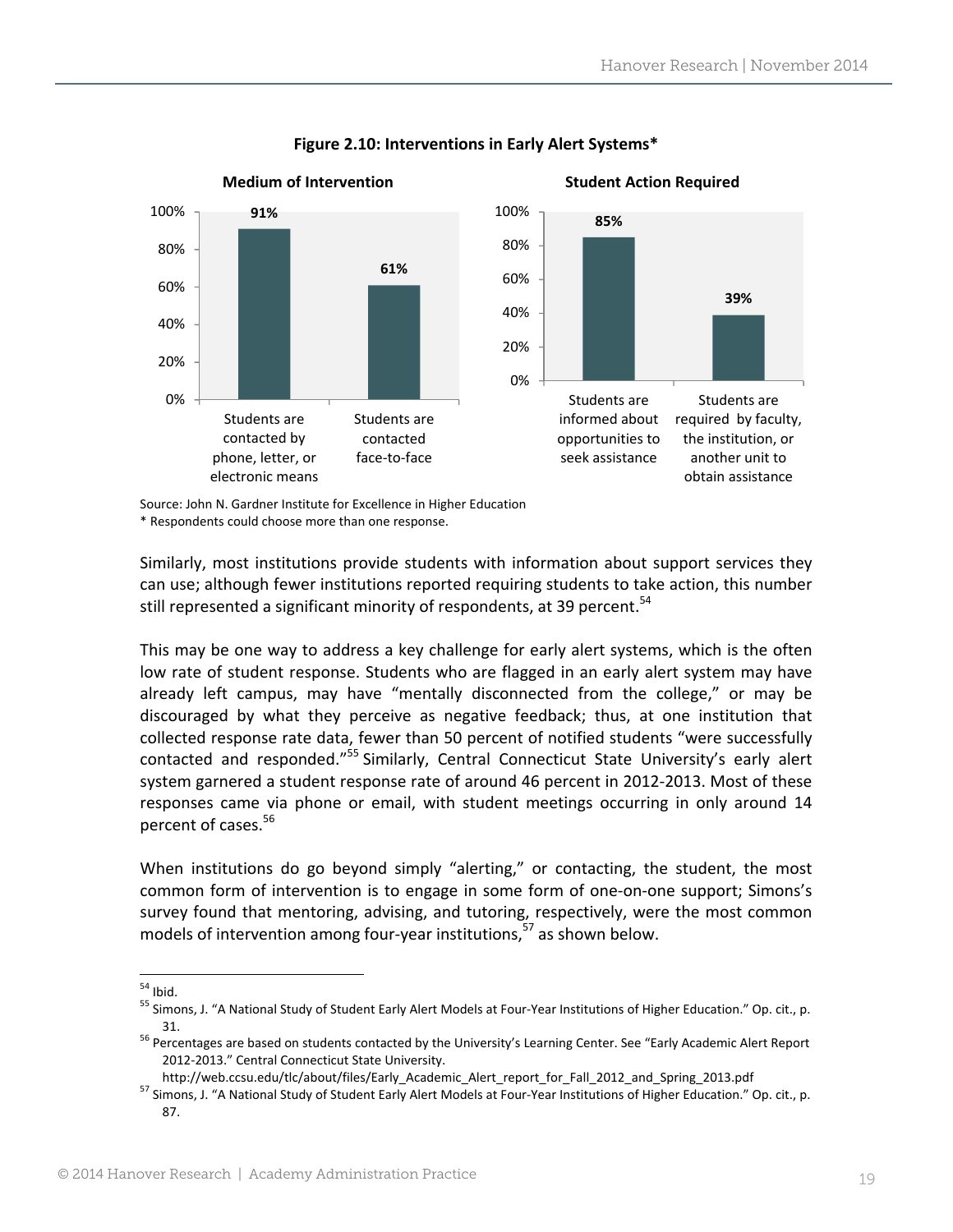

**Figure 2.11: Types of Early Alert Intervention Used\***

Source: Simons, "A National Study of Student Early Alert Models." \* Respondents could choose more than one response.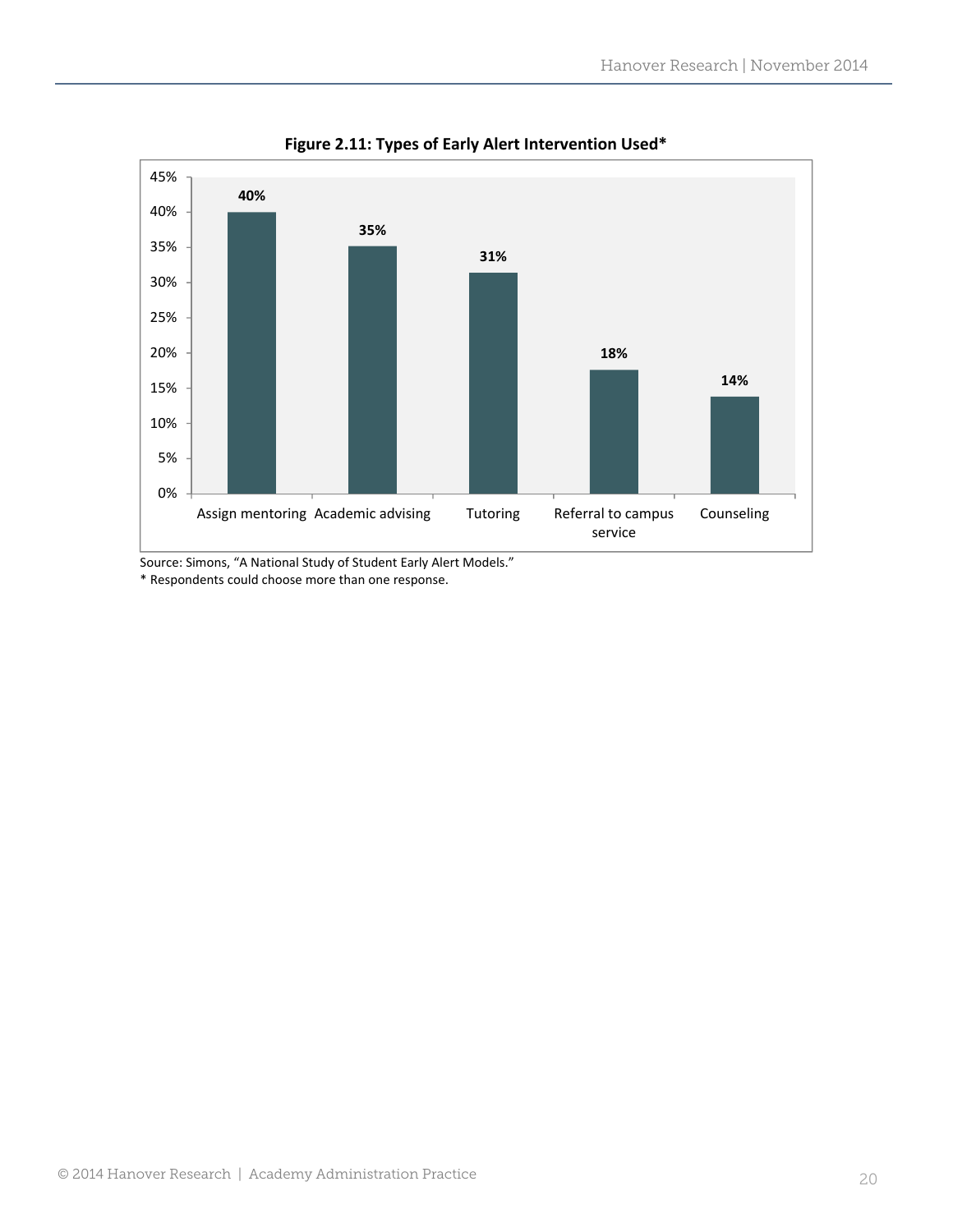### PROJECT EVALUATION FORM

Hanover Research is committed to providing a work product that meets or exceeds partner expectations. In keeping with that goal, we would like to hear your opinions regarding our reports. Feedback is critically important and serves as the strongest mechanism by which we tailor our research to your organization. When you have had a chance to evaluate this report, please take a moment to fill out the following questionnaire.

http://www.hanoverresearch.com/evaluation/index.php

### CAVEAT

The publisher and authors have used their best efforts in preparing this brief. The publisher and authors make no representations or warranties with respect to the accuracy or completeness of the contents of this brief and specifically disclaim any implied warranties of fitness for a particular purpose. There are no warranties which extend beyond the descriptions contained in this paragraph. No warranty may be created or extended by representatives of Hanover Research or its marketing materials. The accuracy and completeness of the information provided herein and the opinions stated herein are not guaranteed or warranted to produce any particular results, and the advice and strategies contained herein may not be suitable for every partner. Neither the publisher nor the authors shall be liable for any loss of profit or any other commercial damages, including but not limited to special, incidental, consequential, or other damages. Moreover, Hanover Research is not engaged in rendering legal, accounting, or other professional services. Partners requiring such services are advised to consult an appropriate professional.